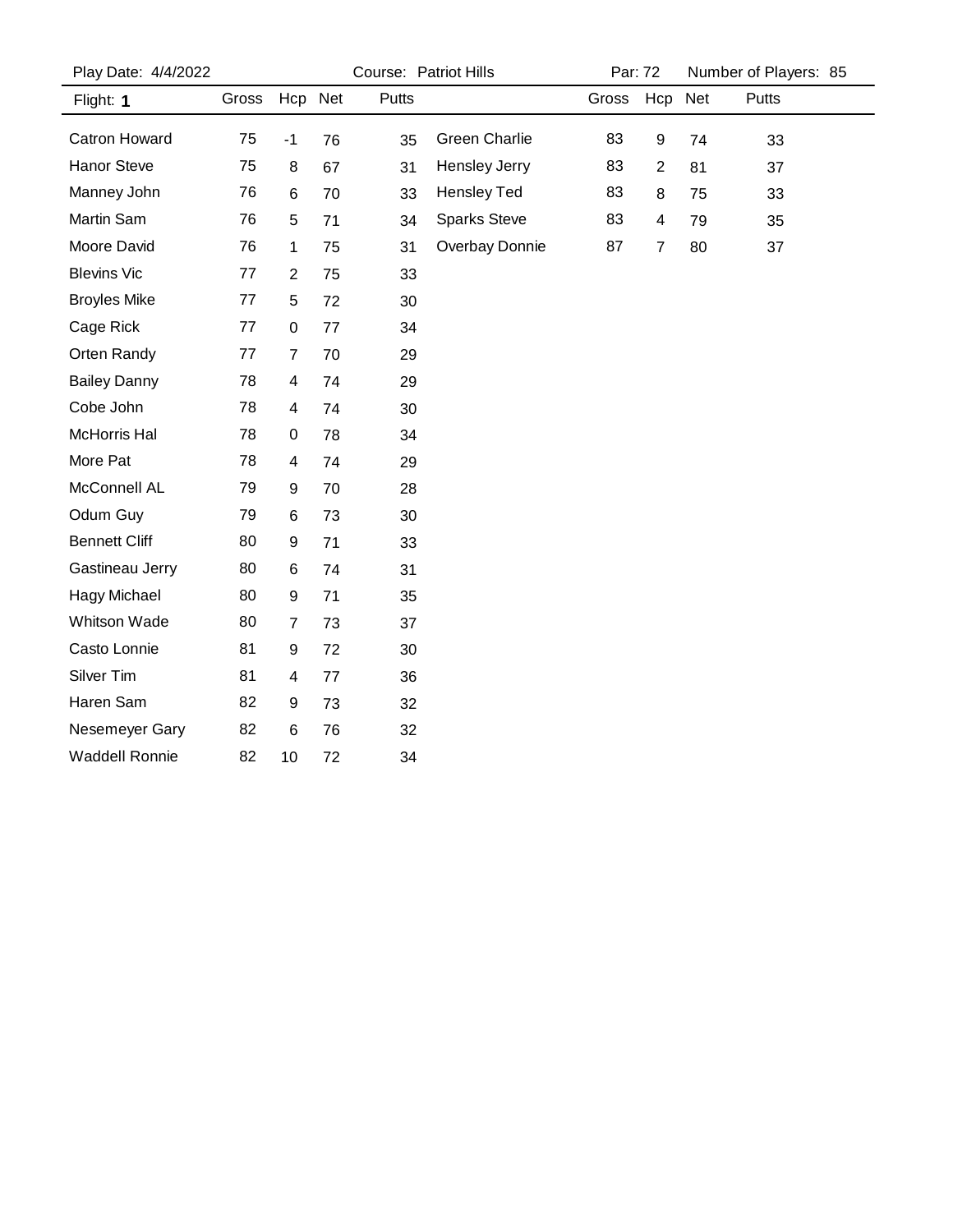| Play Date: 4/4/2022     |       |         |    | Course: Patriot Hills | Par: 72           |       |         | Number of Players: 85 |              |
|-------------------------|-------|---------|----|-----------------------|-------------------|-------|---------|-----------------------|--------------|
| Flight: 2               | Gross | Hcp Net |    | <b>Putts</b>          |                   | Gross | Hcp Net |                       | <b>Putts</b> |
| <b>Brorby Pat</b>       | 77    | 11      | 66 | 31                    | Snodgrass Herbert | 94    | 17      | 77                    | 34           |
| Smith Joe               | 77    | 12      | 65 | 34                    | Wortman Dave      | 94    | 17      | 77                    | 34           |
| Wilder Jesse            | 79    | 11      | 68 | 31                    |                   |       |         |                       |              |
| <b>Garnett Charlie</b>  | 80    | 14      | 66 | 34                    |                   |       |         |                       |              |
| <b>Edwards Carl</b>     | 81    | 14      | 67 | 33                    |                   |       |         |                       |              |
| <b>Bell Larry</b>       | 82    | 14      | 68 | 33                    |                   |       |         |                       |              |
| <b>Carper David</b>     | 82    | 11      | 71 | 31                    |                   |       |         |                       |              |
| <b>Scalf Michael</b>    | 82    | 15      | 67 | 35                    |                   |       |         |                       |              |
| <b>Andrews Clifford</b> | 84    | 17      | 67 | 33                    |                   |       |         |                       |              |
| Carey Rod               | 84    | 16      | 68 | 28                    |                   |       |         |                       |              |
| <b>Bishop Glenn</b>     | 85    | 17      | 68 | 30                    |                   |       |         |                       |              |
| Kramer David            | 85    | 15      | 70 | 32                    |                   |       |         |                       |              |
| <b>Presnell Ray</b>     | 85    | 14      | 71 | 33                    |                   |       |         |                       |              |
| Quaco Kim               | 87    | 12      | 75 | 34                    |                   |       |         |                       |              |
| Shake Jim               | 88    | 17      | 71 | 30                    |                   |       |         |                       |              |
| <b>Miller David</b>     | 89    | 13      | 76 | 36                    |                   |       |         |                       |              |
| Archer John             | 90    | 12      | 78 | 37                    |                   |       |         |                       |              |
| Shortridge Danny        | 90    | 12      | 78 | 39                    |                   |       |         |                       |              |
| Fife Bob                | 91    | 11      | 80 | 34                    |                   |       |         |                       |              |
| Larson Gary             | 91    | 17      | 74 | 35                    |                   |       |         |                       |              |
| Loos Marshall           | 92    | 15      | 77 | 32                    |                   |       |         |                       |              |
| Marsh Kent              | 92    | 12      | 80 | 35                    |                   |       |         |                       |              |
| Carroll Bill            | 93    | 13      | 80 | 41                    |                   |       |         |                       |              |
| Poe Chuck               | 93    | 15      | 78 | 41                    |                   |       |         |                       |              |